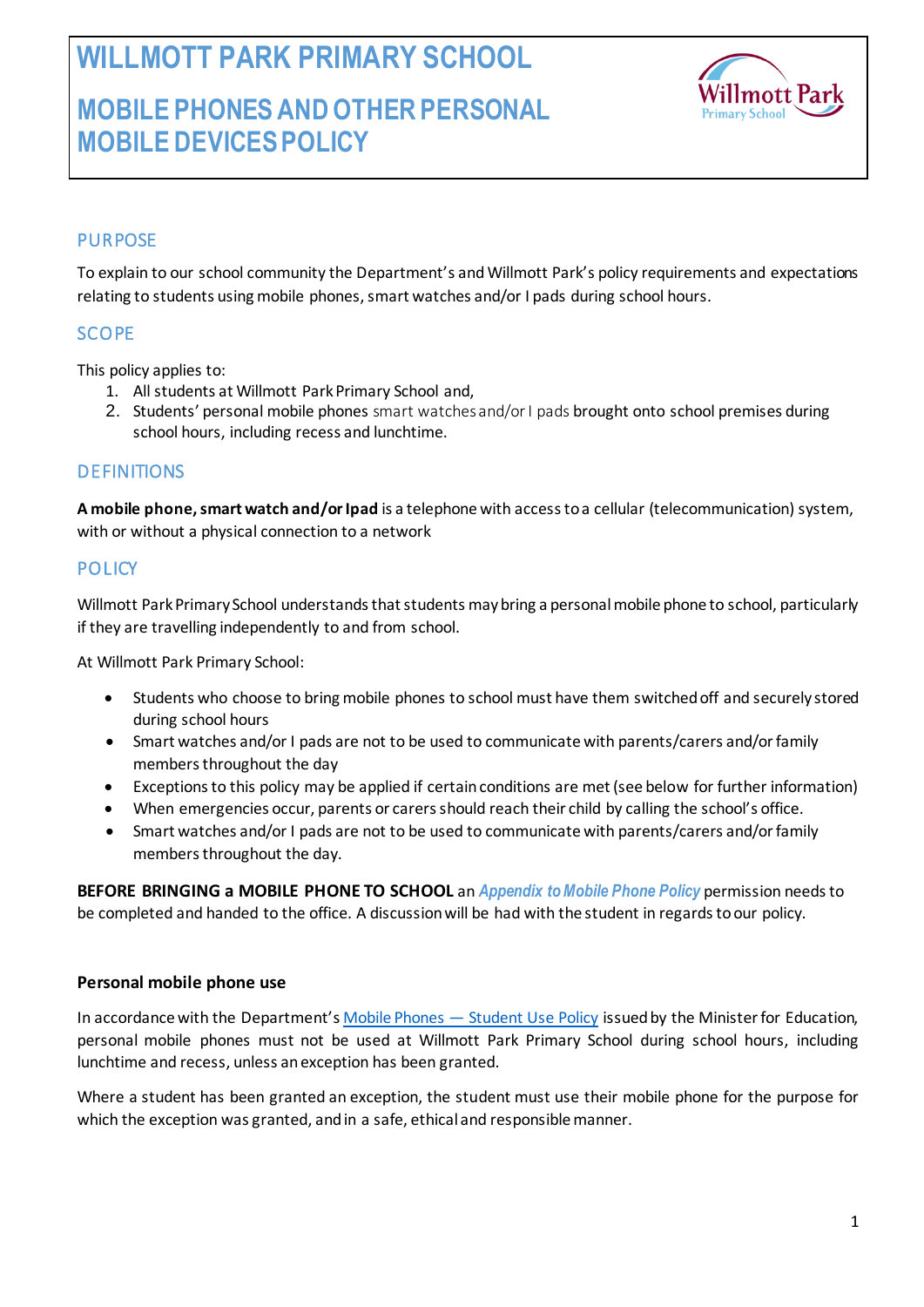### **Secure storage**

Mobile phones owned by students at Willmott Park Primary School are considered valuable items and are brought to school at the owner's (student's or parent/carer's) risk. Students are encouraged not to bring a mobile phone to school unless there is a compelling reason to do so. Please note that Willmott Park does not have accident insurance for accidental property damage or theft. Students and their parents/carers are encouraged to obtain appropriate insurance for valuable items. Refer to the Willmott Park Primary Personal Property Policy AND/OR the Department's [Claims for Property Damage and Medical Expenses](https://www2.education.vic.gov.au/pal/claims-property-damage-and-medical-expenses/policy) policy.]

Where students bring a mobile phone to school, Willmott Park Primary will provide secure storage. Secure storage is storage that cannot be readily accessed by those without permission to do so. At Willmott Park Primary students are required to hand their phone to their teacher to be placed in a lockable cupboard, as soon as they enter the classroom at the beginning of the day.

## **Enforcement**

Students who use their personal mobile phones inappropriately at Willmott Park Primary may be issued with consequences consistent with our school's existing Student Engagement and Inclusion Policy.

At Willmott Park Primary School inappropriate use of mobile phones is **any use during school hours**, unless an exception has been granted, and particularly use of a mobile phone:

- in any way that disrupts the learning of others
- to send inappropriate, harassing or threatening messages or phone calls
- to engage in inappropriate social media use including cyber bullying
- to capture video or images of people, including students, teachers and members of the school community without their permission
- to capture video or images in the school toilets, changing rooms, swimming pools and gyms
- during exams and assessments

#### **Exceptions**

Exceptions to the policy:

- may be applied during school hours if certain conditions are met, specifically,
	- o Health and wellbeing-related exceptions; and
	- o Exceptions related to managing risk when students are offsite.
- can be granted by the principal, or by the teacher for that class, in accordance with the Department's Mobile Phones — [Student Use Policy.](https://www2.education.vic.gov.au/pal/students-using-mobile-phones/policy)

The three categories of exceptions allowed under the Department's Mobile Phones — [Student Use Policy](https://www2.education.vic.gov.au/pal/students-using-mobile-phones/policy) are:

#### *1. Learning-related exceptions*

| <b>Specific exception</b>                                                                                                          | <b>Documentation</b>        |
|------------------------------------------------------------------------------------------------------------------------------------|-----------------------------|
| For students for whom a reasonable adjustment to a<br>learning program is needed because of a disability or<br>learning difficulty | <b>Health Support Plans</b> |

Where an exception is granted, the student can only use the mobile phone for the purpose for which it was granted.